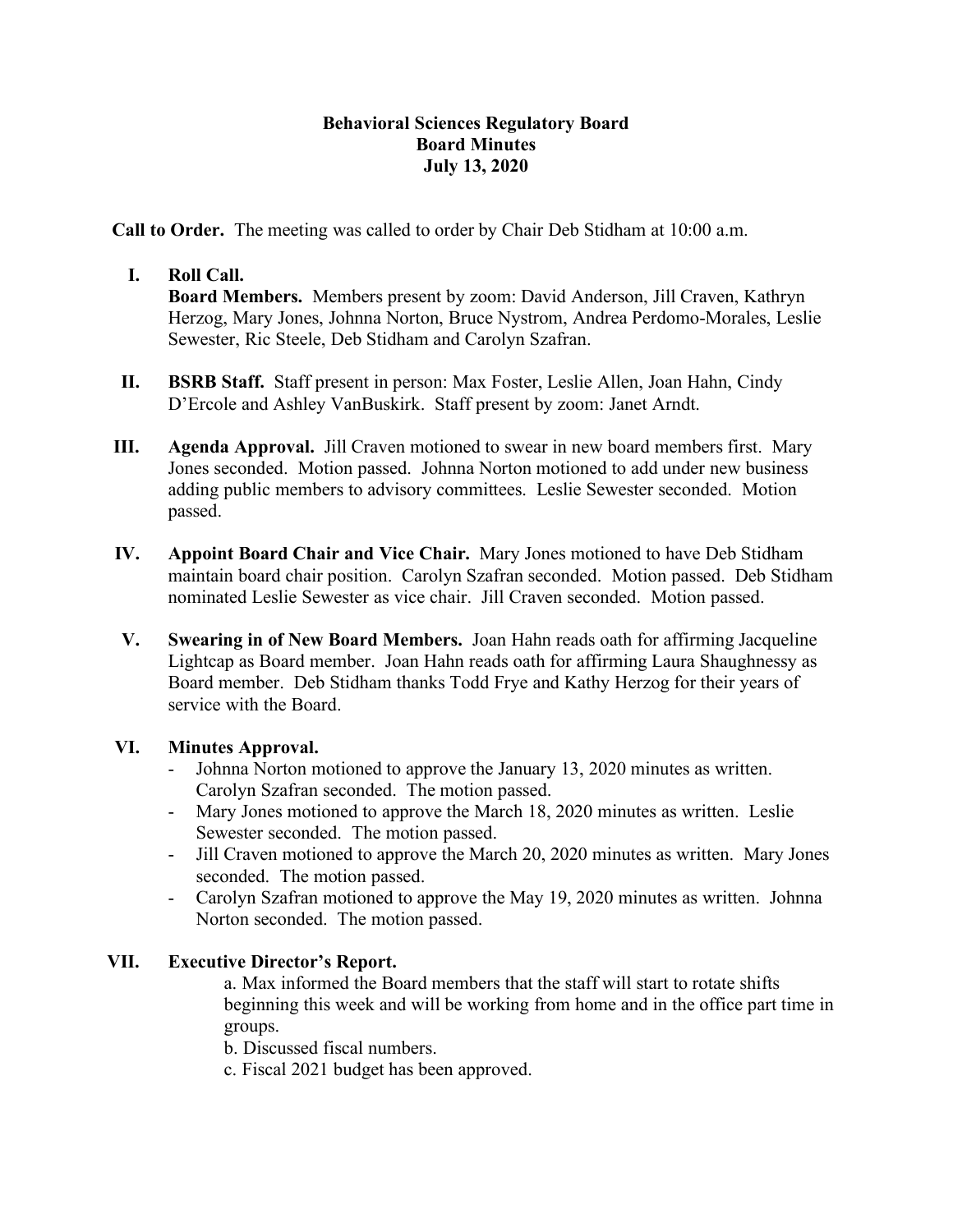d. Presentations to students will most likely be conducted by zoom instead of in person due to COVID-19.

**VIII. Staff Reports.** None.

# **IX. Complaint Review Committee Report.**

Bruce Nystrom gave a brief report of CRC and the number of cases they discussed.

#### **X. Professions Reports.**

- **A. Psychology.** Ric Steele noted that the committee meets tomorrow so nothing to report.
- **B. Social Work.** Carolyn Szafran noted that the committee met June 23, 2020 and discussed the training manual and 350 direct client contact hours. Next meeting scheduled for August 24, 2020.
- **C. Professional Counseling.** None.
- **D. Master's Level Psychology.** David Anderson noted that the committee met July 1, 2020 and informed the Board that BSRB staff emailed out an advisory committee member search and received many inquires back. David Anderson motioned to appoint Joshua Tanguay and Iris Pauly to the advisory committee. Jill Craven seconded. The motion passed.
- **E. Marriage and Family Therapy.** Mary Jones noted the committee met June 12, 2020 and discussed clinical hours and COVID-19 impact on supervision. Next meeting scheduled for August 14, 2020.
- **F. Addiction Counseling.** Deb Stidham noted that the committee met June 19, 2020 and continued to review curriculum. They tabled discussion for inactive licenses. Also discussed hours for practicum and licensure and have no recommendations for that at this time. Next meeting scheduled for August 14, 2020.
- **G. Behavior Analysis.** None.

# **XI. Old Business.**

- **A. Executive Order 20-49.** To be discussed in Executive Session.
- **B. Executive Session.** Leslie Sewester moves that, the Board recess into executive session pursuant to K.S.A. 2019 Supp. 75-4319(b)(2), for 30 minutes. The remote open meeting will reconvene at 11:30 by conference call 877-278-8686 pin # 327072 and zoom platform with meeting ID 82898895026. This information is also published on the boards website ksbsrb.ks.gov. The justification is consultation with the Board's legal counsel, Assistant Attorney General Janet Arndt, that would be deemed privileged in the attorney-client relationship. The subject matter to be discussed in the executive session concerns EO 20-49. In addition, I move that the Board's executive director, Max Foster, and the Board's licensing specialist, Leslie Allen, be included as part of the client circle. Mary Jones seconded. The motion passed. Open Meeting called back to order from Executive Session. Leslie Sewester motioned to change licenses to expire pursuant to the Governors Executive Order 20- 49 to September 15, 2020 from September 28, 2020. Ric Steele seconded. The motion passed.